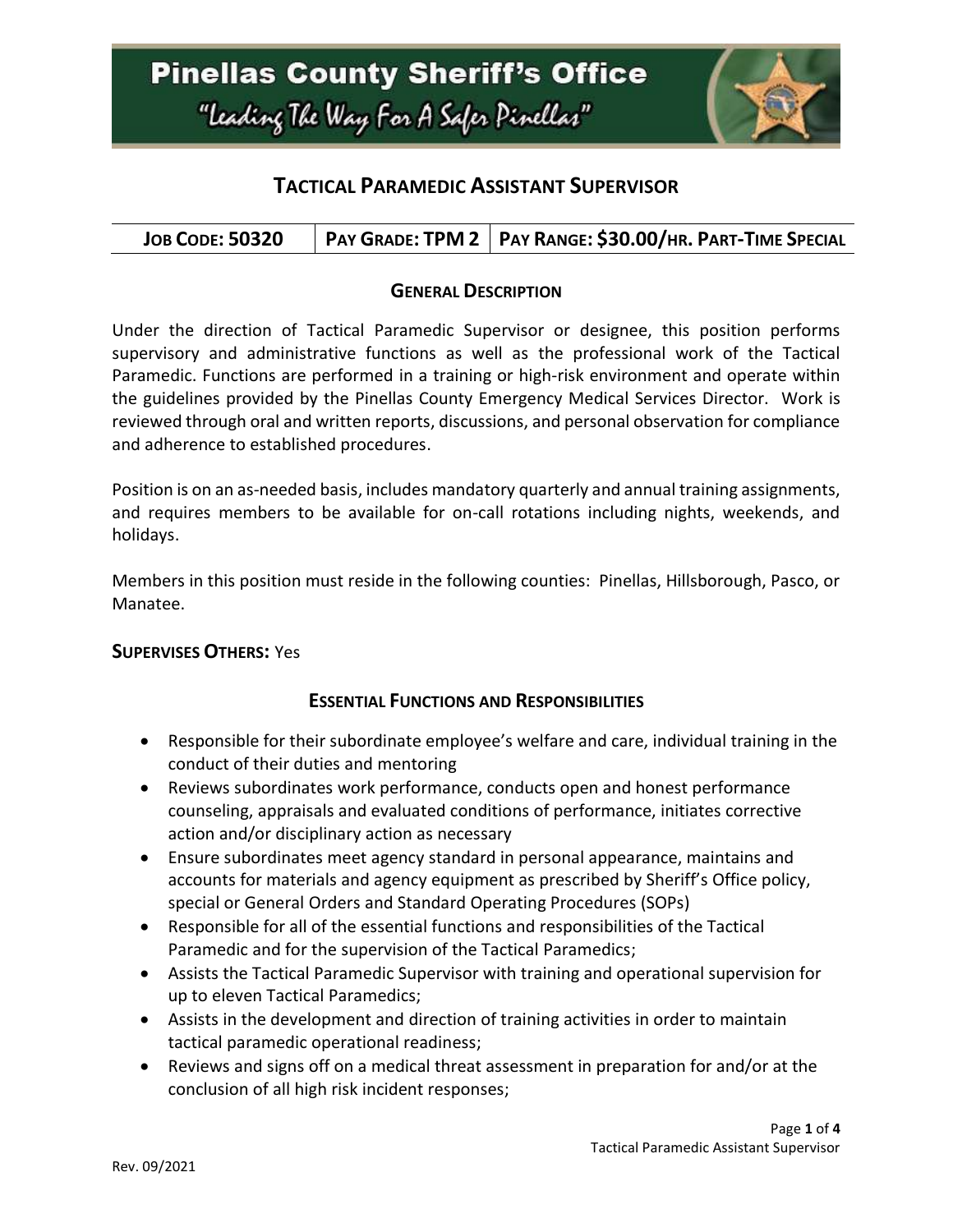## **Pinellas County Sheriff's Office** "Leading The Way For A Safer Pinellar"



- Reviews and approves time sheets;
- Maintains logs, prepares reports, and gathers accurate statistics as directed;
- Assists with monthly and annual training, reordering and stocking supplies, and scheduling educational classes;
- Serves as liaison between law enforcement agencies and ambulance contractor;
- Instructs, assigns, and supervises the work of subordinates through observation and written reports
- Assists superiors in preparation of annual budget requests for the Tactical Paramedic program;
- Assists superiors in the preparation and/or development of goals and objectives
- Participates in Sheriff's Office recruitment and community relations activities as directed;

This list is not intended to be all-inclusive, and you may not be responsible for every item listed. The employer reserves the right to assign additional functions and responsibilities as necessary.

### **QUALIFICATIONS**

- High school graduation or equivalent diploma from an institution accredited by an accrediting body recognized by the U. S. Dept. of Education or licensed as a degree granting institution by the Commission for Independent Education.
- Valid State of Florida Paramedic Certification
- Pinellas County Certified Paramedic
- Minimum of 3 years as a certified paramedic
- Minimum of 3 years as a Tactical Paramedic
- Current Prehospital Trauma Life Support (PHTLS) certification
- Current Advanced Cardiac Life Support (ACLS) certification from the American Heart Association or equivalent
- Current Cardiopulmonary Resuscitation (CPR) course certification
- Current Emergency Pediatric Care (EPC) certification
- Current Advanced Practice Paramedic (APP) certification
- Completion of an approved forty (40) hour Tactical Combat Casualty Care (TCCC) / Tactical Emergency Medical Service (TEMS) course
- Must maintain appropriate, unrestricted credentials according to the licensure, certification, and registration requirements of the jurisdiction
- Requires that the member be at least 21 years of age.
- Must be able to meet all legal requirements of Florida State Statute 790.06, License to Carry Concealed Weapon or Firearm within six (6) months of employment
- Member will be required to carry an agency issued handgun while on duty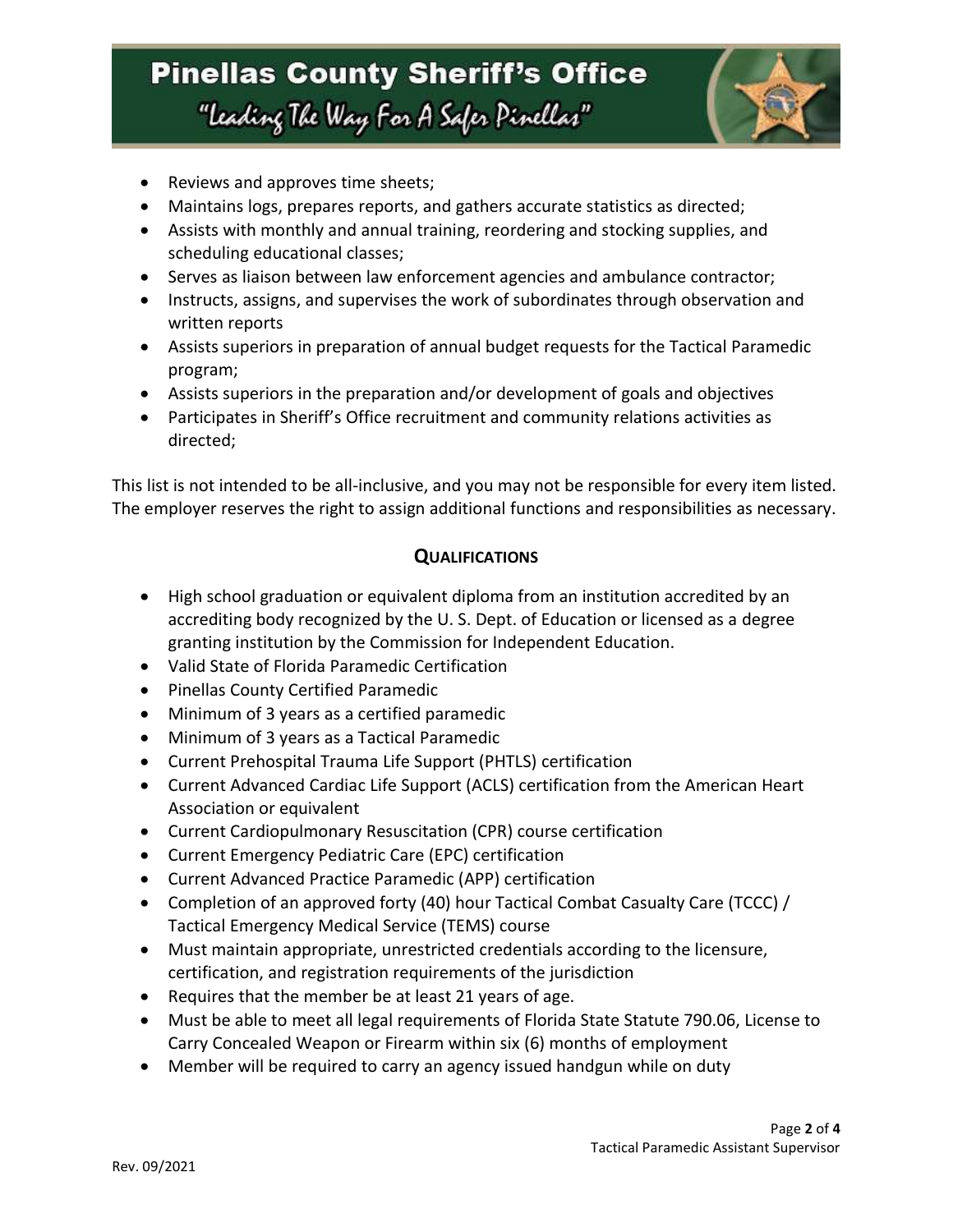# **Pinellas County Sheriff's Office** "Leading The Way For A Safer Pinellar"



- Must be able to meet all legal requirements of Florida State Statute 790.25(q) within one year of employment
- Completed an approved 80 hour Basic SWAT School
- Must possess a valid Florida driver's license

### **KNOWLEDGE, SKILLS, AND ABILITIES**

- Ability to work without direct, immediate supervision and with confidentiality.
- Ability to cope with stressful situations and perform calmly.
- Ability to work closely with others as a team.
- Ability to work indoors and outdoors with occasional exposure to hazardous conditions including: blood/bodily fluids, chemical contaminated environments, fumes / odors, extended time-periods, and high temperature environments.
- Expertise in making assessment/diagnoses and appropriate follow-through care and treatment, good decision making, organizational and time management skills.
- Ability to follow organizational procedures, policies, practices, rules and regulations governing activities of the administrative functions.
- Ability to operate equipment and instruments utilized in meeting job requirements and operational responsibilities.
- Ability to perform all functions of the job classification without posing a direct threat to the health or safety of other individuals in the workplace.
- Ability to work with exposure to loud noises, mechanical, and electrical equipment.
- Ability to perform all functions of the job classification without posing a direct threat to the health or safety of other individuals in the workplace.
- Ability to adhere, at all times, to the standards and principles of honesty and integrity, and to keep your private life unsullied as an example to all.
- Ability to comply with the Drug Free Workplace Act.

### **PHYSICAL ABILITIES**

The physical abilities listed below are estimates of time spent during a typical work day to perform essential functions and responsibilities. Members in this position may be required to:

- Visual acuity of 20/30 vision standard in each eye; if corrective lenses must be used to satisfy 20/30 vision standard, uncorrected vision should be no worse than 20/100 in each eye.
- Hearing acuity, single hearing levels should not exceed 25 decibels at either 500, 1000, or 2000 Hz nor exceed 30 decibels at 3000 Hz frequencies in each ear.
	- o Ability to perceive sounds at normal voice range and sounds transmitted by radio and sirens.
- Ability to operate authorized semi-automatic handguns designated by the agency from a